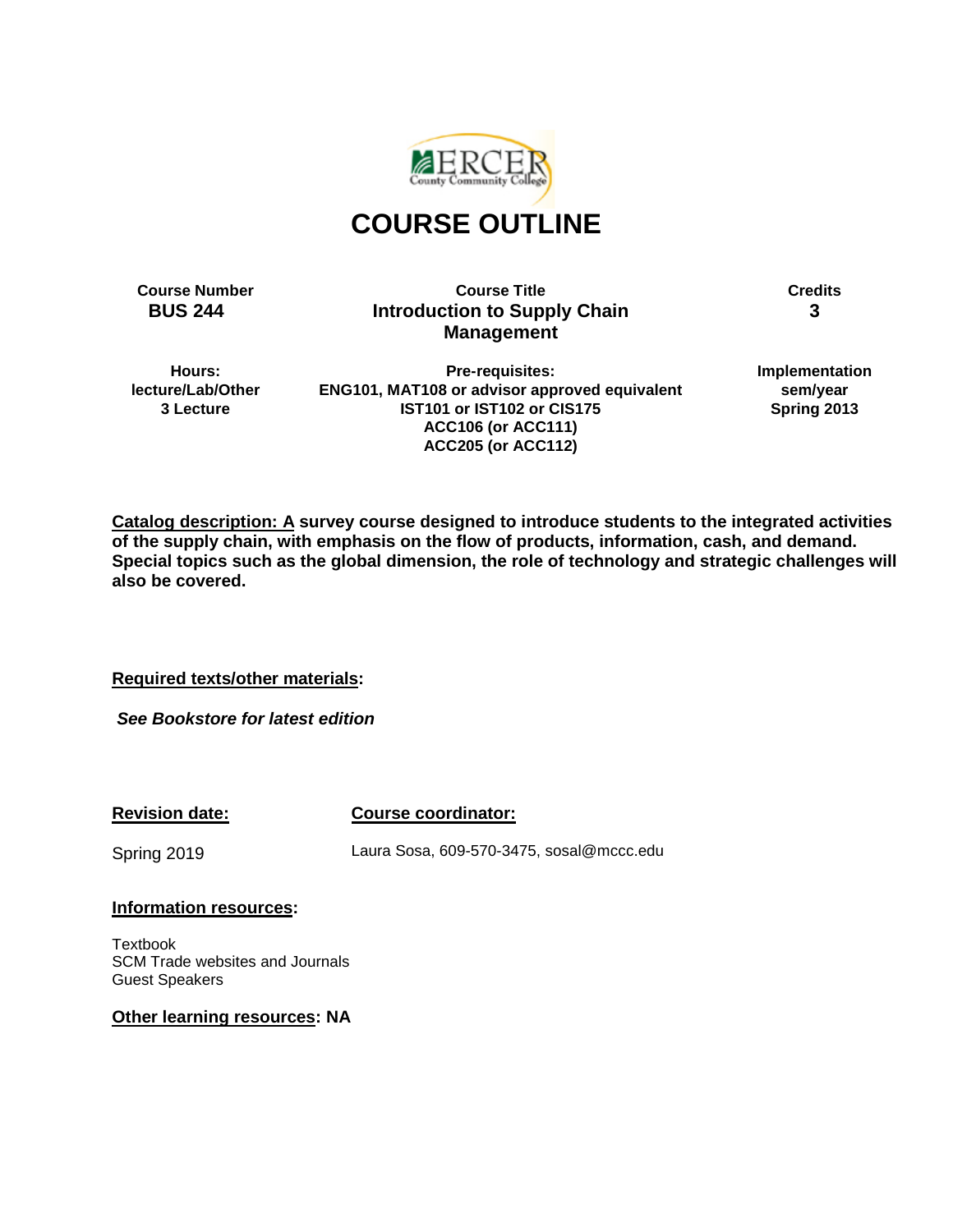#### **Course Competencies/Goals:**

#### *The student will be able to:*

- 1. Define the term "supply chain" from a current and historical perspective and explain the role and relationship of each key activity [GE Goal 1; Core Skill A and B]
- 2. Analyze the value added role of logistics on both a micro and macro level including calculation of its costs [GE Goal 2 and 4; Core Skill A, B, D, E]
- 3. Discuss the complexity and importance of the global supply chain network [GE Goal 1, 8, 9; Core skill A, B, G].
- 4. Identify key performance metrics and analyze the financial implications of supply chain decisions [ GE Goal 1, 2, 4; Core Skills A, B, D, E]
- 5. Explain the role of information technology in supply chain management [GE Goal 1; Core Skills A, B, D]
- 6. Appreciate the analytical tools utilized in demand planning and management [GE Goals 1, 2, 4; Core skills A, B, D, E]
- 7. Describe the relationship between order management and customer service and calculate the profitability and cash flow implications. [GE Goals 1, 2,4; Core Skills A, B, D, E]
- 8. Distinguish between commonly used approaches to inventory management with calculation of key metrics. [GE Goals 1, 2, 4; Core Skills A, B, D, E]
- 9. Identify the activities and performance metrics involved in transportation and distribution methods [GE Goal 1; Core Skills A, B]

#### **Course-specific General Education Knowledge Goals and Core Skills.** [

## **General Education Knowledge Goals**

**Goal 1. Communication.** Students will communicate effectively in both speech and writing. **Goal 2. Mathematics.** Students will use appropriate mathematical and statistical concepts and operations to interpret data and to solve problems.

**Goal 4. Technology.** Students will use computer systems or other appropriate forms of technology to achieve educational and personal goals.

**Goal 8. Diversity.** Students will understand the importance of a global perspective and culturally diverse peoples.

**Goal 9. Ethical Reasoning and Action.** Students will understand ethical issues and situations.

#### **MCCC Core Skills**

**Goal A. Written and Oral Communication in English.** Students will communicate effectively in speech and writing, and demonstrate proficiency in reading.

**Goal B. Critical Thinking and Problem-solving.** Students will use critical thinking and problem solving skills in analyzing information.

**Goal C. Ethical Decision-Making.** Students will recognize, analyze and assess ethical issues and situations.

**Goal D. Information Literacy.** Students will recognize when information is needed and have the knowledge and skills to locate, evaluate, and effectively use information for college level work.

**Goal E. Computer Literacy.** Students will use computers to access, analyze or present information, solve problems, and communicate with others.

**Goal G. Intra-Cultural and Inter-Cultural Responsibility.** Students will demonstrate an awareness of the responsibilities of intelligent citizenship in a diverse and pluralistic society, and will demonstrate cultural, global, and environmental awareness.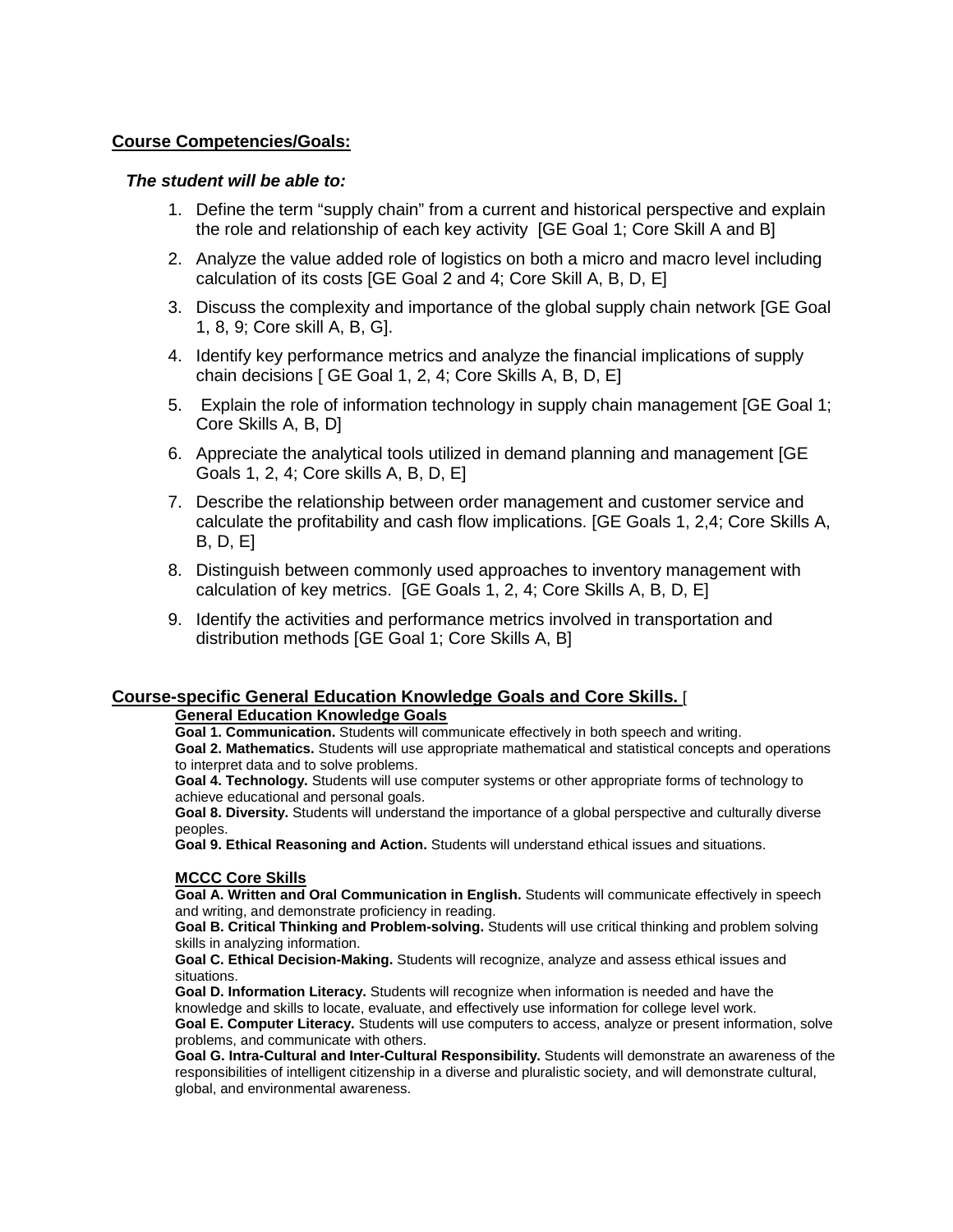## **Units of study in detail.**

#### **Unit I Overview of Supply Chain Management L***earning Objectives*

### *The student will be able to…*

- Define the term Supply Chain Management (SCM) **[Core Comp #1]**
- Explain the flow of products, information, cash, and demand in the supply chain **[Core Comp #1]**
- Explain the role and importance of functional areas (e.g. suppliers, distributors, marketing, order processing, etc.) in the supply chain **[Core Comp #1]**
- Explain the history of SCM and list the major factors that have led to the evolution of the definition. **[Core Comp #1]**
- Define logistics and explain its value added in SCM [**Core Comp #2]**
- Identify the major logistics activities [**Core Comp #2]**
- Define both simple and complex logistics channels [**Core Comp #2]**
- Analyze logistics from both a macro and micro perspective in the economy [**Core Comp #2]**
- Discuss the strategic role of logistics systems using cost analysis **[Core Comp #2]**
- Define globalization and understand its impact on the supply chain **[Core Comp #3]**
- Present a flow of the global supply chain and identify its complexities and unique issues [ **Core Comp #3]**
- Explain global transportation options [**Core Comp #3]**

# **Unit II Strategic Factors**

# *Learning Objectives*

# *The student will be able to…*

- Distinguish between vertical and horizontal relationships and explain their importance **[Core Comp#4]**
- Define Third Party logistics [**Core Comp #4]**
- Explain the characteristics of good performance metrics **[Core Comp #4]**
- Identify performance metrics for quality, time, cost and process [**Core Comp #4]**
- Calculate revenue impacts given different cost savings **[Core Comp #4]**
- Calculate (using spreadsheet analysis) the impact of SC decisions on key financial indicators (e.g. ROA) and statements [**Core Comp #4**]
- Explain the strategic importance of information [**Core Comp #5]**
- Explain the requirements of a SCM information system and technological challenges **[Core Comp #5]**
- Identify commonly used software supporting information systems. **[Core Comp #5]**

# **Unit III Demand to Customer Service**

# *Learning Objectives*

# *The student will be able to…*

- Define demand management and explain its strategic importance and link to business strategies. [**Core Comp C#6]**
- Simulate demand forecasts using mathematical approaches such as moving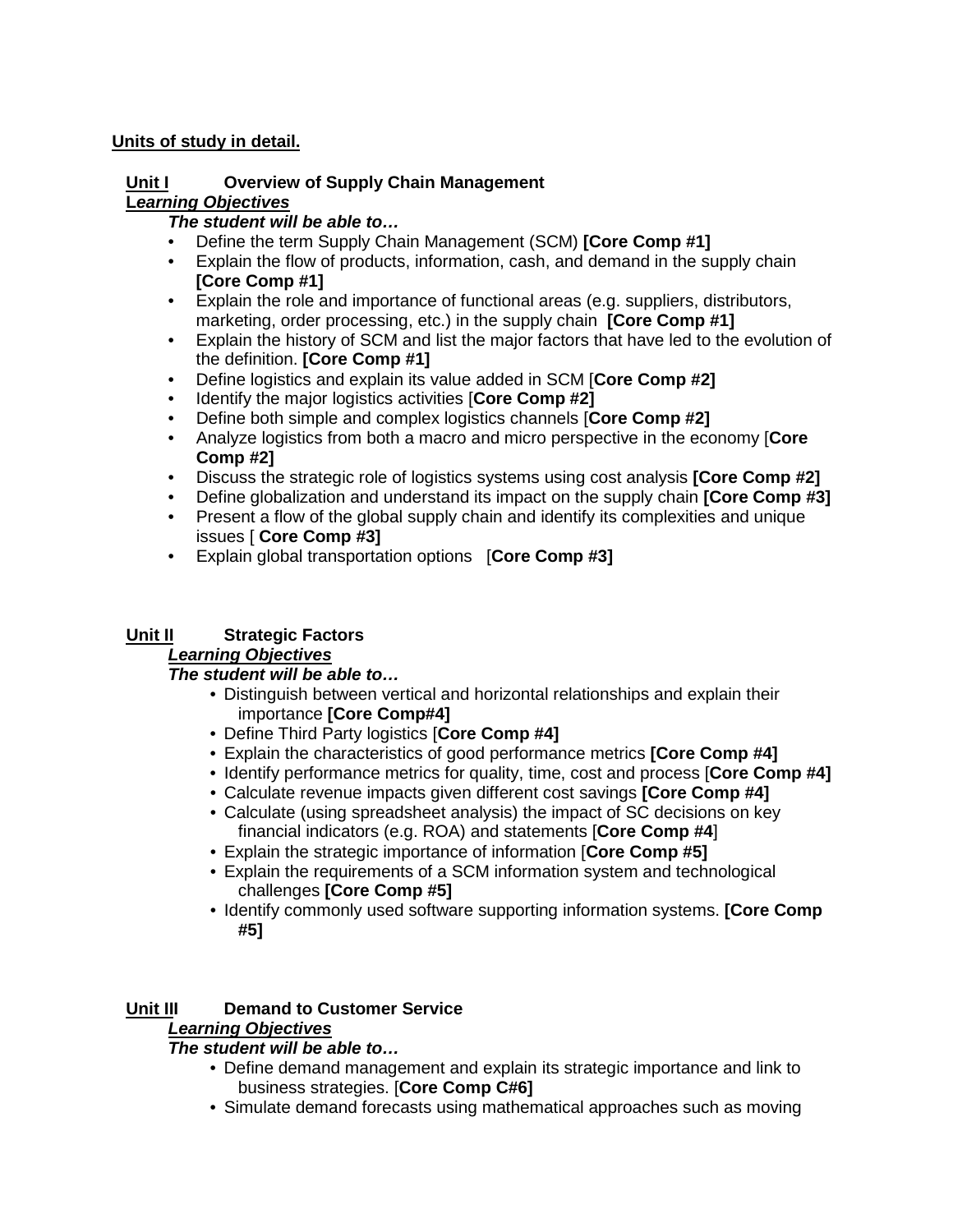averages various. **[Core Comp #6]**

- Explain factors influencing forecasting and sources of errors [**Core Comp #6]**
- Interpret forecast errors **[Core Comp #6]**
- Define the Collaborative Planning, Forecasting and Replenishment (CPFR) business model and explain its strategic importance [**Core Comp #6]**
- Explain alternative channels of distribution **[Core Comp #6]**
- Explain the relationship between order management and customer service **[Core Comp#7]**
- Define Customer Relationship Management and its major steps **[ Core Comp #7]**
- Demonstrate how Activity Based Costing can be used to increase profitability **[Core Comp #7 ]**
- Identify the steps in the Order to Cash and Replenishment cycles **[Core Comp #7]**
- Identify measurements of Order Management and Customer Service **[Core Comp #7]**
- Calculate the cost of stockouts **[Core Comp #7]**
- Calculate cash flow loss due to order fill rate **[Core Comp #7]**

## **Unit IV Inventory Management**

## *Learning Objectives*

#### *The student will be able to…*

- Explain the rationale and costs of holding inventory [**Core Comp #8]**
- Calculate Inventory Carrying Costs **[Core Comp #8 ]**
- Compare stockout costs to carrying costs **[Core Comp #8 ]**
- Compare alternative approaches to managing inventory [**Core comp #8]**
- Calculate the re-order point using a simple Economic Order Quantity model (EOQ) and discuss the statistical treatment of uncertainty**. [Core Comp #8]**
- Graphically evaluate the EOQ model to inventory management [**Core Comp #8]**
- Explain the Just In Time approach to inventory **[Core Comp #8]**
- Explain the concept of Materials Requirements Planning (MRP) [**Core Comp #8]**
- Identify commonly used methods of classifying inventory [**Core Comp #8]**

# **Unit V Transportation Management**

#### *Learning Objectives*

#### *The student will be able to…*

- Explain the role of transportation in SCM [**Core Comp #9]**
- Compare various modes of transportation and explain how a selection should be made **[Core Comp #9]**
- Explain the benefits of intermodal transportation [**Core Comp #9]**
- Explain alternative terms of sale in both domestic and international transactions **[Core Comp #9]**
- Define different types of freight documentation **[Core Comp #9]**
- Identify transportation metrics **[Core Comp #9]**
- Explain the importance of Transportation Management Systems **[Core Comp #9]**
- Identify key pieces of legislation regulating the Transportation Industry **[Core Comp #9]**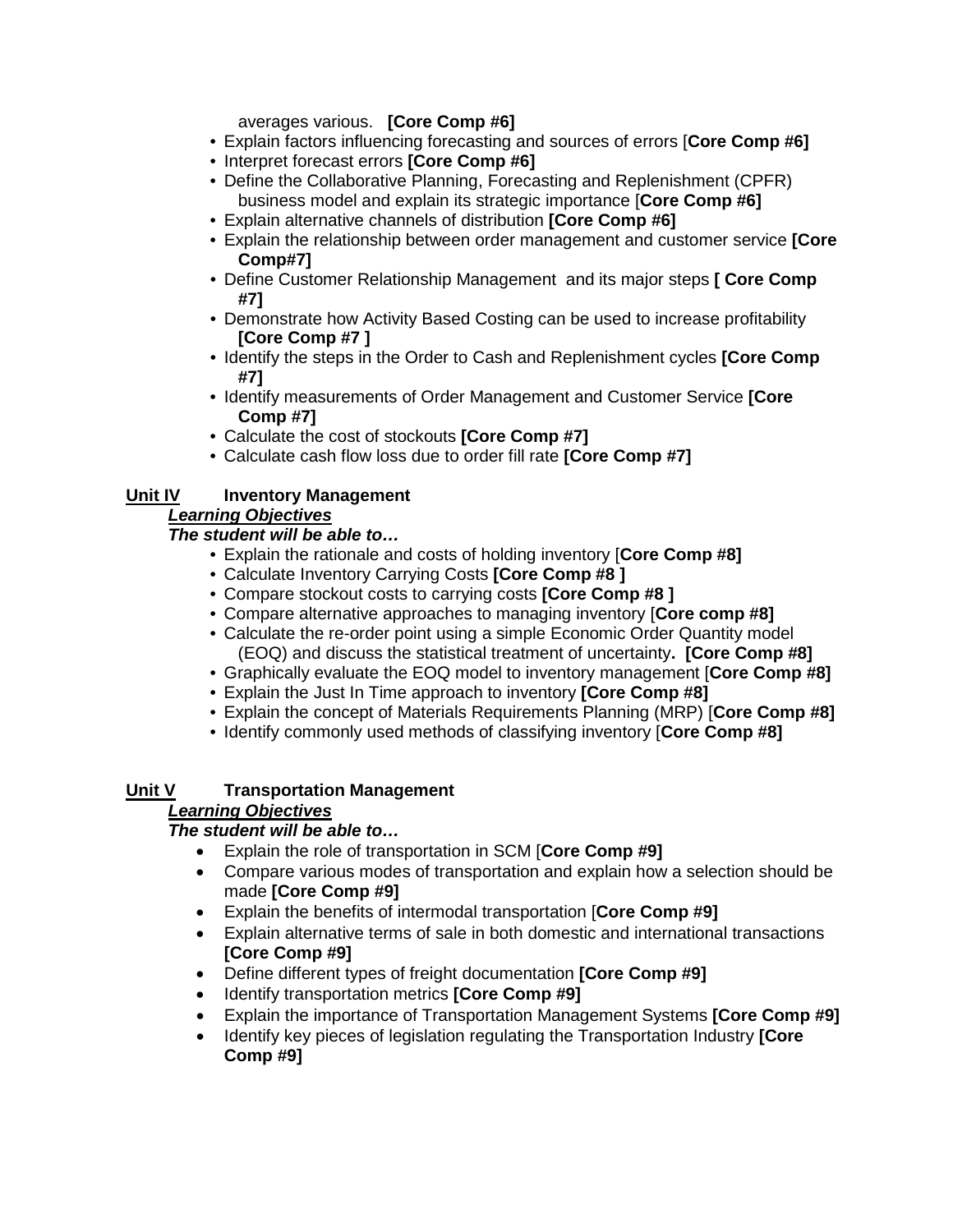## **Unit VI Distribution Management**

### *Learning Objectives*

#### *The student will be able to…*

- Explain the importance of Distribution in SCM **[Core Comp #9]**
- Explain the considerations involved in Distribution decisions and the cost tradeoffs **[Core Comp #9]**
- Identify the processes involved in Distribution **[Core Comp #9]**
- Identify key metrics of a Distribution network [**Core Comp #9]**

#### **Evaluation of Student Learning.**

Achievement of the course competencies will be evaluated through the use of the following tools:

- Multiple choice exams assessing students' application of key terminology and practices in SCM. (Core Com# 1-9)
- Individual and group projects (including casework) enforcing the use of data base management and spreadsheets in calculation and analysis. (Core Comp # 2, 4, 7, 8)

#### **Final Grades will be assessed based upon:**

Exam  $#1 -$  Units I and II - 20% Exam  $#2$  – Unit III – 20% Exam  $#3 -$  Unit IV  $-20%$ Exam  $#4$  – Units V and VI – 20% HW/Casework – 20%

#### **Academic Integrity Statement:**

Mercer County Community College is committed to Academic Integrity -- the honest, fair and continuing pursuit of knowledge, free from fraud or deception. This implies that students are expected to be responsible for their own work, and that faculty and academic support services staff members will take reasonable precautions to prevent the opportunity for academic dishonesty.

The college recognizes the following general categories of violations of Academic Integrity, with representative examples of each. Academic Integrity is violated whenever a student:

#### **A. Uses or obtains unauthorized assistance in any academic work.**

• copying from another student's exam.

• using notes, books, electronic devices or other aids of any kind during an exam when prohibited.